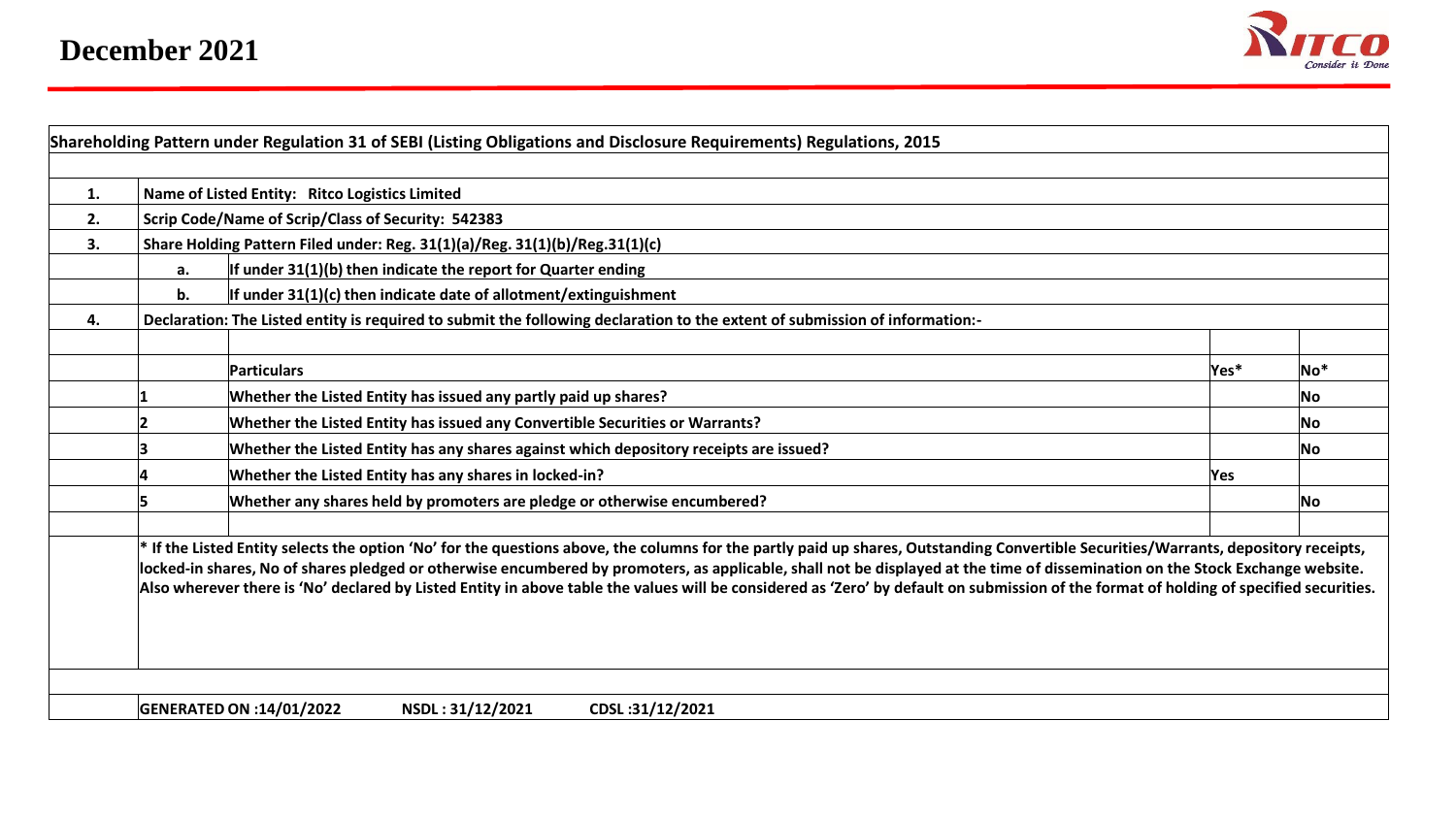

| <b>Ritco Logistics Limited</b> |                                                             |                                     |                                    |                                                          |                                                                      |                                  |                                                                                         |                                                             |                               |                  |                      |                                                                                                                              |                                                                                                                                   |         |                                         |                                                                                |                                                |          |
|--------------------------------|-------------------------------------------------------------|-------------------------------------|------------------------------------|----------------------------------------------------------|----------------------------------------------------------------------|----------------------------------|-----------------------------------------------------------------------------------------|-------------------------------------------------------------|-------------------------------|------------------|----------------------|------------------------------------------------------------------------------------------------------------------------------|-----------------------------------------------------------------------------------------------------------------------------------|---------|-----------------------------------------|--------------------------------------------------------------------------------|------------------------------------------------|----------|
|                                | Table I - Summary Statement holding of specified securities |                                     |                                    |                                                          |                                                                      |                                  |                                                                                         |                                                             |                               |                  |                      |                                                                                                                              |                                                                                                                                   |         |                                         |                                                                                |                                                |          |
|                                |                                                             |                                     |                                    |                                                          |                                                                      |                                  |                                                                                         |                                                             |                               |                  |                      |                                                                                                                              |                                                                                                                                   |         |                                         |                                                                                |                                                |          |
|                                |                                                             |                                     |                                    |                                                          |                                                                      | Total nos. d as per              | Sharehold<br>ing as a %<br>of total<br>no. of<br>shares<br>(calculate<br>SCRR,<br>1957) | Number of Voting Rights held in each class<br>of securities |                               |                  |                      | Shareholding,                                                                                                                | Number of Locked in pledged or otherwise<br>shares                                                                                |         | Number of Shares<br>encumbered          |                                                                                |                                                |          |
|                                | Category Category of shareholder                            | Nos. of<br>sharehold shares<br>lers | No. of<br>up equity equity<br>held | No. of<br>Partly<br>fully paid paid-up<br>shares<br>held | No. of<br>shares<br>underlyin<br>Depositor shares<br>y Receipts held |                                  |                                                                                         | No of Voting Rights                                         | Class eg: X Class eg: y Total |                  | $\%$ of<br>$(A+B+C)$ | No. of Shares<br><b>Underlying</b><br>Outstanding<br>convertible<br>Total as a securities<br>(including<br><b>Warrants</b> ) | as a %<br>assuming full<br>conversion of<br>convertible<br>securities (as<br>a percentage<br>of diluted<br>share capital) No. (a) |         | As a % of<br>total<br>Shares<br>held(b) | As a % of<br>shares<br>held in<br>total<br><b>Shares</b><br>held(b)<br>No. (a) | Number<br>of equity<br>demateria<br>lised form |          |
| (1)                            | (11)                                                        | (III)                               | (IV)                               | (V)                                                      | (VI)                                                                 | $(VII) =$<br>$(IV)+(V)+$<br>(VI) | (VIII) As a<br>% of<br>$(A+B+C2)$                                                       | (IX)                                                        |                               |                  | (X)                  | $(XI) = (VII)+(X)$<br>As a % of<br>$(A+B+C2)$                                                                                | (XII)                                                                                                                             |         | (XIII)                                  |                                                                                | (XIV)                                          |          |
| (A)                            | Promoter & Promoter Group                                   |                                     | 17876618 0                         |                                                          |                                                                      | 17876618 73.0355                 |                                                                                         | 17876618 0                                                  |                               | 17876618 73.0355 |                      |                                                                                                                              | 73.0355                                                                                                                           | 5017700 | 28.0685                                 |                                                                                | 0.0000                                         | 17876618 |
| (B)                            | Public                                                      | 577                                 | 6600000                            |                                                          |                                                                      | 6600000 26.9645                  |                                                                                         | 6600000                                                     |                               | 6600000 26.9645  |                      |                                                                                                                              | 26.9645                                                                                                                           |         | 0.0000                                  | <b>NA</b>                                                                      | <b>NA</b>                                      | 6600000  |
| (C)                            | Non Promoter - Non Public                                   |                                     |                                    |                                                          |                                                                      |                                  |                                                                                         |                                                             |                               |                  |                      |                                                                                                                              |                                                                                                                                   |         | 0.0000                                  | <b>NA</b>                                                                      | <b>NA</b>                                      |          |
| (C1)                           | <b>Shares Underlying DRs</b>                                |                                     |                                    |                                                          |                                                                      |                                  | 0.0000                                                                                  |                                                             |                               |                  | 0.0000               |                                                                                                                              | 0.0000                                                                                                                            | In.     | 0.0000                                  | <b>NA</b>                                                                      | <b>NA</b>                                      |          |
| (C2)                           | Shares Held By Employee Trust                               |                                     |                                    |                                                          |                                                                      |                                  | 0.0000                                                                                  |                                                             |                               |                  | 0.0000               |                                                                                                                              | 0.0000                                                                                                                            |         | 0.0000                                  | <b>NA</b>                                                                      | <b>NA</b>                                      |          |
|                                | Total                                                       | 584                                 | 24476618 0                         |                                                          |                                                                      |                                  | 24476618 100.0000 24476618 0                                                            |                                                             |                               |                  | 24476618 100.0000 0  |                                                                                                                              | 100.0000                                                                                                                          | 5017700 | 20.4999                                 |                                                                                | 0.0000                                         | 24476618 |

**GENERATED ON :14/01/2022 NSDL : 31/12/2021 CDSL :31/12/2021**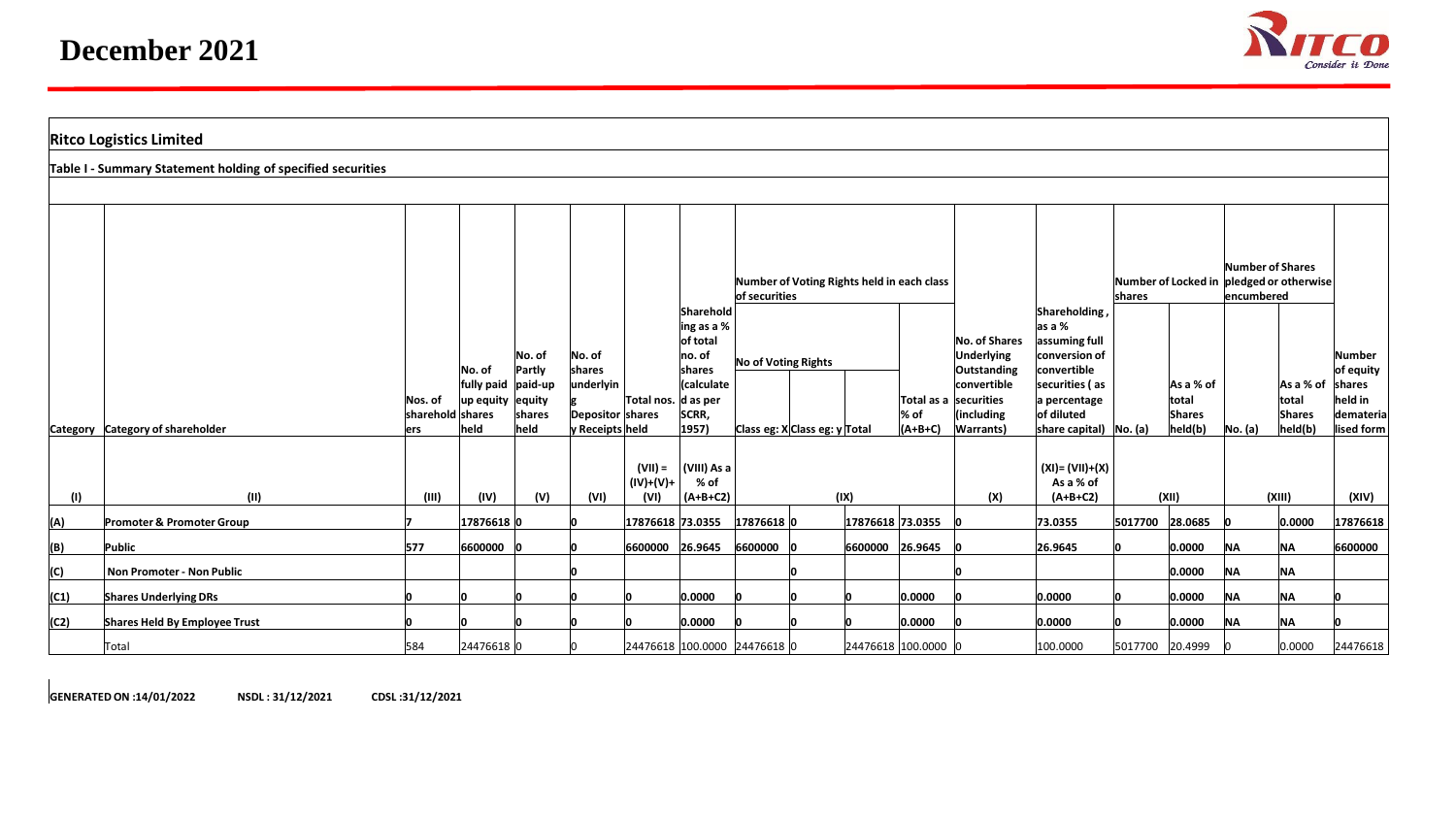

**Ritco Logistics Limited Table II - Statement showing shareholding pattern of the Promoter and Promoter Group Category & Name of the shareholders Entity Type PAN Nos. of shareholders No. of fully paid up equity equity shares shares held Partly paid-up underlying held lo.** of shares **Depository Receipts Total nos. shares held Shareholding % calculated as per SCRR, 1957 As a % of (A+B+C2) Number of Voting Rights held in each class of securities No. of Shares Underlying Outstanding convertible securities (including Total as a % of Warrants) (A+B+C) No. (a)** hareholding **as a % assuming full conversion** of **convertible securities ( as a percentage of diluted share capital) Number of Locked in shares Number of Shares pledged or otherwise encumbered Number of equity shares held in dematerialised As a % of total**  Shares held(h) form **No of Voting Rights As a % of total Shares held(b) No. (a)** Class eg: X **Class eg: y Total (A+B+C) Warrants) capital) No. (a) Shares held(b) No. (a) Shares held(b) (I) (II) (III) (IV) (V) (VI) (VII) = (IV)+(V)+ (VIII) As a % of (VI) (A+B+C2) (IX) (X) (XI)= (VII)+(X) As a % of (A+B+C2) (XII) (XIII) (XIV) 1 Indian (a) Individuals / Hindu Undivided Family 6 13718698 0 0 13718698 56.0482 13718698 0 13718698 56.0482 0 56.0482 5017700 36.5756 0 0.0000 13718698** Man Mohan Pal Singh Chadha Promoters AAAPC3656J 1 8898668 0 0 8898668 36.3558 8898668 0 8898668 36.3558 0 36.3558 2508850 28.1935 0 0.0000 8898668 Sanjeev Kumar Elwadhi Promoters AAAPE4754B 1 4779530 0 0 4779530 19.5269 4779530 0 4779530 19.5269 0 19.5269 2508850 52.4916 0 0.0000 4779530 Manmohan Singh Chadha Huf Promoters AADHM2652P 1 39000 0 0 39000 0.1593 39000 0 39000 0.1593 0 0.1593 0 0.0000 0 0.0000 39000 Roma Wadhwa Promoters ABGPW6541H 1 500 0 0 500 0.0020 500 0 500 0.0020 0 0.0020 0 0.0000 0 0.0000 500 Shyam Sunder Elwadhi Promoters AADPE3391F 1 500 0 0 500 0.0020 500 0 500 0.0020 0 0.0020 0 0.0000 0 0.0000 500 Tanya Promoters ATTPT7222K 1 500 0 0 500 0.0020 500 0 500 0.0020 0 0.0020 0 0.0000 0 0.0000 500 **(b) Central Government / State Government(s) 0 0 0 0 0 0.0000 0 0 0 0.0000 0 0.0000 0 0.0000 0 0.0000 0 (c) Financial Institutions / Banks 0 0 0 0 0 0.0000 0 0 0 0.0000 0 0.0000 0 0.0000 0 0.0000 0 (d) Any Other (Specify) 1 4157920 0 0 4157920 16.9873 4157920 0 4157920 16.9873 0 16.9873 0 0.0000 0 0.0000 4157920 Bodies Corporate 1 4157920 0 0 4157920 16.9873 4157920 0 4157920 16.9873 0 16.9873 0 0.0000 0 0.0000 4157920** Ritco Leasing And Finance Pvt Ltd Promoter Group Entity AAACR0986M 1 4157920 0 0 4157920 16.9873 4157920 0 4157920 16.9873 0 16.9873 0 0.0000 0 0.0000 4157920 **Sub Total (A)(1) 7 17876618 0 0 17876618 73.0355 17876618 0 17876618 73.0355 0 73.0355 5017700 28.0685 0 0.0000 17876618 2 Foreign (a) Individuals (Non-Resident Individuals / Foreign Individuals) 0 0 0 0 0 0.0000 0 0 0 0.0000 0 0.0000 0 0.0000 0 0.0000 0 (b) Government 0 0 0 0 0 0.0000 0 0 0 0.0000 0 0.0000 0 0.0000 0 0.0000 0 (c) Institutions 0 0 0 0 0 0.0000 0 0 0 0.0000 0 0.0000 0 0.0000 0 0.0000 0 (d) Foreign Portfolio Investor 0 0 0 0 0 0.0000 0 0 0 0.0000 0 0.0000 0 0.0000 0 0.0000 0 (e) Any Other (Specify) 0 0 0 0 0 0.0000 0 0 0 0.0000 0 0.0000 0 0.0000 0 0.0000 0 Sub Total (A)(2) 0 0 0 0 0 0.0000 0 0 0 0.0000 0 0.0000 0 0.0000 0 0.0000 0 Total Shareholding Of Promoter And Promoter Group (A)= (A)(1)+(A)(2) 7 17876618 0 0 17876618 73.0355 17876618 0 17876618 73.0355 0 73.0355 5017700 28.0685 0 0.0000 17876618**

**Details of Shares which remain unclaimed may be given hear along with details such as number of shareholders, outstanding shares held in demat/unclaimed suspense account, voting rights which are frozen etc.**

**Note :**

**(1) PAN would not be displayed on website of Stock Exchange(s)** 

**(2) The term 'Encumbrance' has the same meaning as assigned under regulation 28(3) of SEBI (Substantial Acquisition of Shares and Takeovers) Regulations, 2011.**

**GENERATED ON :14/01/2022 NSDL : 31/12/2021 CDSL :31/12/2021**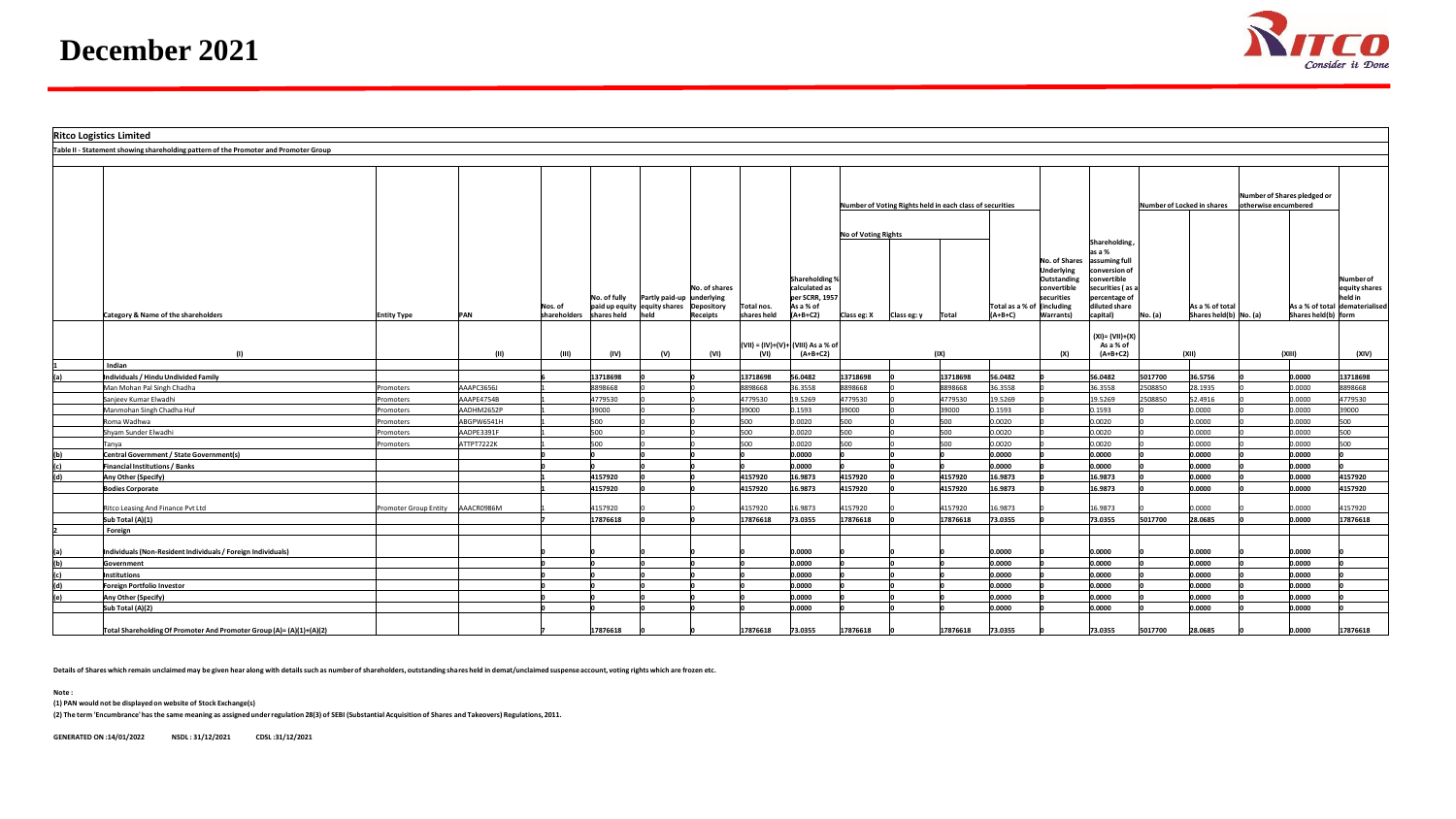

| <b>Ritco Logistics Limited</b> |                                                                                 |            |       |                                     |     |                                                                                     |                         |                                |                                                          |             |                  |                  |                          |                                        |                            |                 |            |                                       |                    |
|--------------------------------|---------------------------------------------------------------------------------|------------|-------|-------------------------------------|-----|-------------------------------------------------------------------------------------|-------------------------|--------------------------------|----------------------------------------------------------|-------------|------------------|------------------|--------------------------|----------------------------------------|----------------------------|-----------------|------------|---------------------------------------|--------------------|
|                                | Table III - Statement showing shareholding pattern of the Public shareholder    |            |       |                                     |     |                                                                                     |                         |                                |                                                          |             |                  |                  |                          |                                        |                            |                 |            |                                       |                    |
|                                |                                                                                 |            |       |                                     |     |                                                                                     |                         |                                |                                                          |             |                  |                  |                          |                                        |                            |                 |            |                                       |                    |
|                                |                                                                                 |            |       |                                     |     |                                                                                     |                         |                                |                                                          |             |                  |                  |                          |                                        |                            |                 |            |                                       |                    |
|                                |                                                                                 |            |       |                                     |     |                                                                                     |                         |                                |                                                          |             |                  |                  |                          |                                        |                            |                 |            |                                       |                    |
|                                |                                                                                 |            |       |                                     |     |                                                                                     |                         |                                |                                                          |             |                  |                  |                          |                                        |                            |                 |            | Number of Shares pledged or otherwise |                    |
|                                |                                                                                 |            |       |                                     |     |                                                                                     |                         |                                | Number of Voting Rights held in each class of securities |             |                  |                  |                          |                                        | Number of Locked in shares |                 | encumbered |                                       |                    |
|                                |                                                                                 |            |       |                                     |     |                                                                                     |                         |                                |                                                          |             |                  |                  |                          |                                        |                            |                 |            |                                       |                    |
|                                |                                                                                 |            |       |                                     |     |                                                                                     |                         |                                |                                                          |             |                  |                  |                          |                                        |                            |                 |            |                                       |                    |
|                                |                                                                                 |            |       |                                     |     |                                                                                     |                         | Shareholding %                 | No of Voting Rights                                      |             |                  |                  | No. of Shares Underlying | Shareholding, as a % assuming full     |                            |                 |            |                                       |                    |
|                                |                                                                                 |            |       |                                     |     | No. of shares                                                                       |                         | calculated as per              |                                                          |             |                  |                  | Outstanding convertible  | conversion of convertible securities ( |                            |                 |            |                                       | Number of equity   |
|                                |                                                                                 |            |       | No. of fully paid up Partly paid-up |     | underlying                                                                          | Total nos. shares       | SCRR, 1957 As a % of           |                                                          |             |                  | Total as a % of  | securities (including    | as a percentage of diluted share       |                            | As a % of total |            | As a % of total                       | shares held in     |
|                                | Category & Name of the shareholder:                                             |            |       |                                     |     | Nos. of shareholders equity shares held equity shares held Depository Receipts held |                         | $(A+B+C2)$                     | Class eg: X                                              | Class eg: y |                  | $(A+B+C)$        | Warrants)                | apital)                                |                            | Shares held(b)  |            | Shares held(b)                        | ematerialised form |
|                                |                                                                                 |            |       |                                     |     |                                                                                     |                         |                                |                                                          |             |                  |                  |                          |                                        |                            |                 |            |                                       |                    |
|                                |                                                                                 | (11)       | (III) | (IV)                                | (V) | (VI)                                                                                | $(VII) = (IV)+(V)+(VI)$ | (VIII) As a % of<br>$(A+B+C2)$ |                                                          |             |                  |                  | (X)                      | (XI)= (VII)+(X) As a % of (A+B+C2)     |                            | (x  )           | (x  )      |                                       | (XIV)              |
|                                | Institutions                                                                    |            |       |                                     |     |                                                                                     |                         |                                |                                                          |             |                  |                  |                          |                                        |                            |                 |            |                                       |                    |
|                                | Mutual Fund                                                                     |            |       |                                     |     |                                                                                     |                         | 0.0000                         |                                                          |             |                  | 0.0000           |                          | 0.0000                                 |                            | 0.0000          |            |                                       |                    |
|                                | enture Capital Funds                                                            |            |       |                                     |     |                                                                                     |                         | 0.0000                         |                                                          |             |                  | 0.0000           |                          | 0.0000                                 |                            | 0.0000          |            |                                       |                    |
|                                |                                                                                 |            |       |                                     |     |                                                                                     |                         | 0000.0                         |                                                          |             |                  | .0000            |                          | 0000.                                  |                            | ,0000           |            |                                       |                    |
|                                | <b>Alternate Investment Funds</b><br><b>Oreign Venture Capital Investors</b>    |            |       |                                     |     |                                                                                     |                         | 0000.0                         |                                                          |             |                  | 0000.0           |                          | 0.0000                                 |                            | ,0000           |            |                                       |                    |
|                                | oreign Portfolio Investor                                                       |            |       |                                     |     |                                                                                     |                         | 0000.0                         |                                                          |             |                  | 0.0000           |                          | 0.0000                                 |                            | 0.0000          |            |                                       |                    |
|                                | <b>Financial Institutions / Banks</b>                                           |            |       |                                     |     |                                                                                     |                         | 0.0000                         |                                                          |             |                  | o.oooo           |                          | 0.0000                                 |                            | 0.0000          |            |                                       |                    |
|                                | nsurance Companies                                                              |            |       |                                     |     |                                                                                     |                         | 0.0000                         |                                                          |             |                  | 0.0000           |                          | 0.0000                                 |                            | 0.0000          |            |                                       |                    |
|                                | rovident Funds/ Pension Funds                                                   |            |       |                                     |     |                                                                                     |                         | 0000.0                         |                                                          |             |                  | 0.0000           |                          | 0.0000                                 |                            | 0000.0          |            |                                       |                    |
|                                |                                                                                 |            |       |                                     |     |                                                                                     |                         |                                |                                                          |             |                  | 0.0000           |                          | 0000.                                  |                            | ,0000           |            |                                       |                    |
|                                | iny Other (Specify)                                                             |            |       |                                     |     |                                                                                     |                         | .0000                          |                                                          |             |                  |                  |                          | 0.0000                                 |                            | 0000.0          |            |                                       |                    |
|                                | ub Total (B)(1)                                                                 |            |       |                                     |     |                                                                                     |                         | 0000.0                         |                                                          |             |                  | 0.0000           |                          |                                        |                            |                 |            |                                       |                    |
|                                |                                                                                 |            |       |                                     |     |                                                                                     |                         |                                |                                                          |             |                  |                  |                          |                                        |                            |                 |            |                                       |                    |
|                                | Central Government/ State Government(s)/ President of India                     |            |       |                                     |     |                                                                                     |                         | ,0000                          |                                                          |             |                  | 0000.0           |                          | 0000.6                                 |                            | 0.0000          |            |                                       |                    |
|                                | ub Total (B)(2)                                                                 |            |       |                                     |     |                                                                                     |                         |                                |                                                          |             |                  |                  |                          |                                        |                            |                 |            |                                       |                    |
|                                | <b>Non-Institutions</b><br>ndividuals                                           |            |       |                                     |     |                                                                                     |                         |                                |                                                          |             |                  |                  |                          |                                        |                            |                 |            |                                       |                    |
|                                |                                                                                 |            |       |                                     |     |                                                                                     |                         |                                |                                                          |             |                  |                  |                          |                                        |                            |                 |            |                                       |                    |
|                                |                                                                                 |            |       |                                     |     |                                                                                     |                         |                                |                                                          |             |                  |                  |                          |                                        |                            |                 |            |                                       |                    |
|                                | Individual shareholders holding nominal share capital up to Rs. 2 lakhs.        |            |       | 1521600                             |     |                                                                                     | 1521600                 | .2165                          | 521600                                                   |             | 1521600          | 5.2165           |                          | .2165                                  |                            | ,0000           |            |                                       | 1521600            |
|                                |                                                                                 |            |       |                                     |     |                                                                                     |                         |                                | 080000                                                   |             |                  |                  |                          |                                        |                            | ,0000           |            |                                       | 080000             |
|                                | Individual shareholders holding nominal share capital in excess of Rs. 2 lakhs. | ABIPP4724F |       | 080000<br>393600                    |     |                                                                                     | 1080000<br>393600       | 6.6690<br>1.6081               | 93600                                                    |             | 080000<br>393600 | 6.6690<br>1.6081 |                          | 6.6690<br>1.6081                       |                            | 0000            |            |                                       | 393600             |
|                                | Deepinder Singh Poonian                                                         | AEBPM7277C |       | 191200                              |     |                                                                                     | 491200                  | .0068                          | 91200                                                    |             | 491200           | 8000.9           |                          | 800.5                                  |                            | 0000            |            |                                       | 491200             |
|                                | ushar Rameshchandra Mehta<br>Vikram Singh                                       | AXAPS8509F |       | 683200                              |     |                                                                                     | 683200                  | 2.7912                         | 683200                                                   |             | 683200           | 2.7912           |                          | 2.7912                                 |                            | 0.0000          |            |                                       | 683200             |
|                                | Viney Parkash                                                                   | AAHPP2297D |       | 264000                              |     |                                                                                     | 264000                  | 1.0786                         | 264000                                                   |             | 264000           | 1.0786           |                          | 1.0786                                 |                            | 0000.0          |            |                                       | 264000             |
|                                |                                                                                 |            |       |                                     |     |                                                                                     |                         |                                |                                                          |             |                  | .0000            |                          | 0.0000                                 |                            | ,0000           |            |                                       |                    |
|                                | <b>NBFCs registered with RBI</b>                                                |            |       |                                     |     |                                                                                     |                         | 0000.0                         |                                                          |             |                  |                  |                          | 0000.                                  |                            |                 |            |                                       |                    |
|                                | <b>Trust Employee</b>                                                           |            |       |                                     |     |                                                                                     |                         | 0000.0                         |                                                          |             |                  | .0000            |                          |                                        |                            | ,0000           |            |                                       |                    |
|                                |                                                                                 |            |       |                                     |     |                                                                                     |                         |                                |                                                          |             |                  |                  |                          |                                        |                            |                 |            |                                       |                    |
|                                | Overseas Depositories(holding DRs) (balancing figure)                           |            |       | 998400                              |     |                                                                                     | 998400                  | 0000.0<br>4.0790               | 998400                                                   |             | 998400           | .0000<br>4.0790  |                          | 0.0000<br>4.0790                       |                            | ,0000<br>0.0000 |            |                                       | 998400             |
|                                | Any Other (Specify)                                                             |            |       |                                     |     |                                                                                     | 323200                  | 1.3204                         |                                                          |             |                  | L.3204           |                          | 1.3204                                 |                            | 0.0000          |            |                                       |                    |
|                                | <b>Hindu Undivided Family</b>                                                   |            |       | 323200                              |     |                                                                                     |                         | 0.0131                         | 323200                                                   |             | 323200<br>3200   | 0.0131           |                          |                                        |                            |                 |            |                                       | 323200             |
|                                | Non Resident Indians (Non Repat)                                                |            |       | 3200                                |     |                                                                                     | 3200                    |                                | 3200<br>snn                                              |             |                  |                  |                          | 0.0131                                 |                            | 0000.0          |            |                                       | 3200               |
|                                | Ion Resident Indians (Repat)                                                    |            |       | $\sim$                              |     |                                                                                     | 0096                    | .0392                          |                                                          |             | 9600             | 0.0392           |                          | 0.0392                                 |                            | ,0000           |            |                                       | 600                |
|                                | ody Corp-Ltd Liability Partnership                                              |            |       | 81600                               |     |                                                                                     | 81600                   | 0.3334                         | 81600                                                    |             | 81600            | 0.3334           |                          | 0.3334                                 |                            | 0000.0          |            |                                       | 81600              |
|                                | <b>Clearing Member</b>                                                          |            |       | 3200                                |     |                                                                                     | 3200                    | 0.131                          | 200                                                      |             | 3200             | 0.0131           |                          | 0.0131                                 |                            | ,0000           |            |                                       | 3200               |
|                                | <b>Bodies Corporate</b>                                                         |            |       | 577600                              |     |                                                                                     | 577600                  | .3598                          | 77600                                                    |             | 577600           | .3598            |                          | .3598                                  |                            | ,0000           |            |                                       | 577600             |
|                                | ub Total (B)(3)                                                                 |            |       | 600000                              |     |                                                                                     | 6600000                 | 6.9645                         | 600000                                                   |             | 6600000          | 6.9645           |                          | 6.9645                                 |                            | ,0000           |            |                                       | 6600000            |
|                                |                                                                                 |            |       | 6600000                             |     |                                                                                     | 6600000                 | 6.9645                         | 6600000                                                  |             |                  | 6.9645           |                          | 26.9645                                |                            | 0.0000          |            |                                       | 6600000            |
|                                | Total Public Shareholding (B)= (B)(1)+(B)(2)+(B)(3)                             |            |       |                                     |     |                                                                                     |                         |                                |                                                          |             | 6600000          |                  |                          |                                        |                            |                 |            |                                       |                    |

**Details of the shareholders acting as persons in Concert including their Shareholding (No. and %):**

**No. of shareholders No. of Shares**

**Details of Shares which remain unclaimed may be given hear along with details such as number of shareholders, outstanding shares held in demat/unclaimed suspense account, voting rights which are frozen etc.**

**Note :**

**(1) PAN would not be displayed on website of Stock Exchange(s).** 

**(2) The above format needs to disclose name of all holders holding more than 1% of total number of shares (3) W.r.t. the information pertaining to Depository Receipts, the same may be disclosed in the respective columns to the extent information available and the balance to be disclosed as held by custodian.**

**GENERATED ON :14/01/2022 NSDL : 31/12/2021 CDSL :31/12/2021**